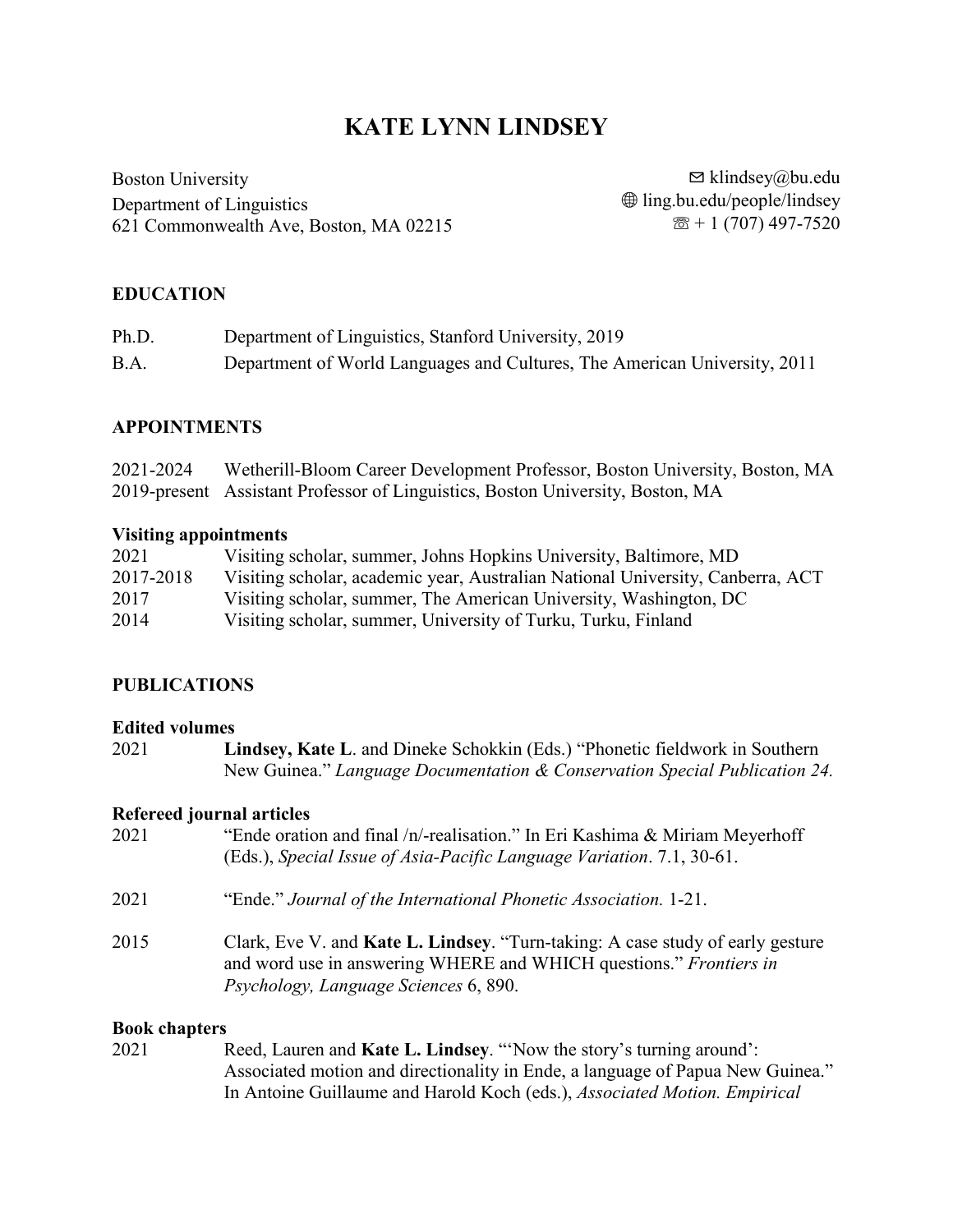*Approaches to Language Typology*. Berlin: Mouton de Gruyter.

2013 "New methodologies for surveying language shift in the Republic of Chuvashia, Russia." In Eduard Fomin (ed.) *Kul'tura i iskusstvo: traditsii i sovremennost'.* Cheboksary: Chuvashskii gosudarstvennyi kul'tury i iskusstv.

#### **Conference proceedings**

2020 Strong, Katherine Anne, **Kate L. Lindsey**, & Katie Drager. "Gender, oration, and variable affrication in Ende." *University of Pennsylvania Working Papers in Linguistics*. 26.2

#### **Manuscripts under review**

- Under review. Schokkin, Dineke, **Kate L. Lindsey**, and Nairan Wu. "The Pahoturi River language family, with special reference to its verbal puzzles." *Linguistic Typology*.
- Under review. "An autosegmental and ABC analysis of Ende floating nasals." *Phonological Data and Analysis*. Submitted November 2021.
- Under review. Strong, Katherine Anne, Katie Drager, & **Kate L. Lindsey**. "Kawa and the variable stopping of retroflex obstruents in Ende." In Kasstan, Jonathan (Ed.). *Special Issue of Asia-Pacific Language Varation.* Submitted November 2021.

#### **Manuscripts in preparation**

| in prep                     | A Grammar of Ende. Mouton Grammar Library. Berlin: De Gruyter Mouton. In<br>negotiations. Expected submission: August 2023.                                |
|-----------------------------|------------------------------------------------------------------------------------------------------------------------------------------------------------|
| in prep                     | Kpogo, Felix and Kate L. Lindsey. "Akan (Illustration of the IPA)." Journal of<br>the International Phonetic Association. Expected submission: March 2022. |
| in prep                     | "A typology of ghosts: evidence from nasals in Dzuungoo, Ende, Jowulu, and<br>Maihiki." Language. Expected submission: January 2022.                       |
| in prep                     | Lindsey, Kate L. and Berenger Garnica. "The language corpus of Ende and other<br>Pahoturi River languages." Language. Expected submission: January 2022    |
| <b>Archival collections</b> |                                                                                                                                                            |

### 2015-2018 *Language Corpus of Ende and other Pahoturi River Languages* (LSNG08). Digital collection managed by PARADISEC. [Open Access]. http://catalog.paradisec.org.au/collections/LSNG08

#### **Typological database contributions**

2018 Ende. In *Grambank*, a database of structural (typological) features of language. (Available online at [https://glottobank.org/#grambank\)](https://glottobank.org/#grambank)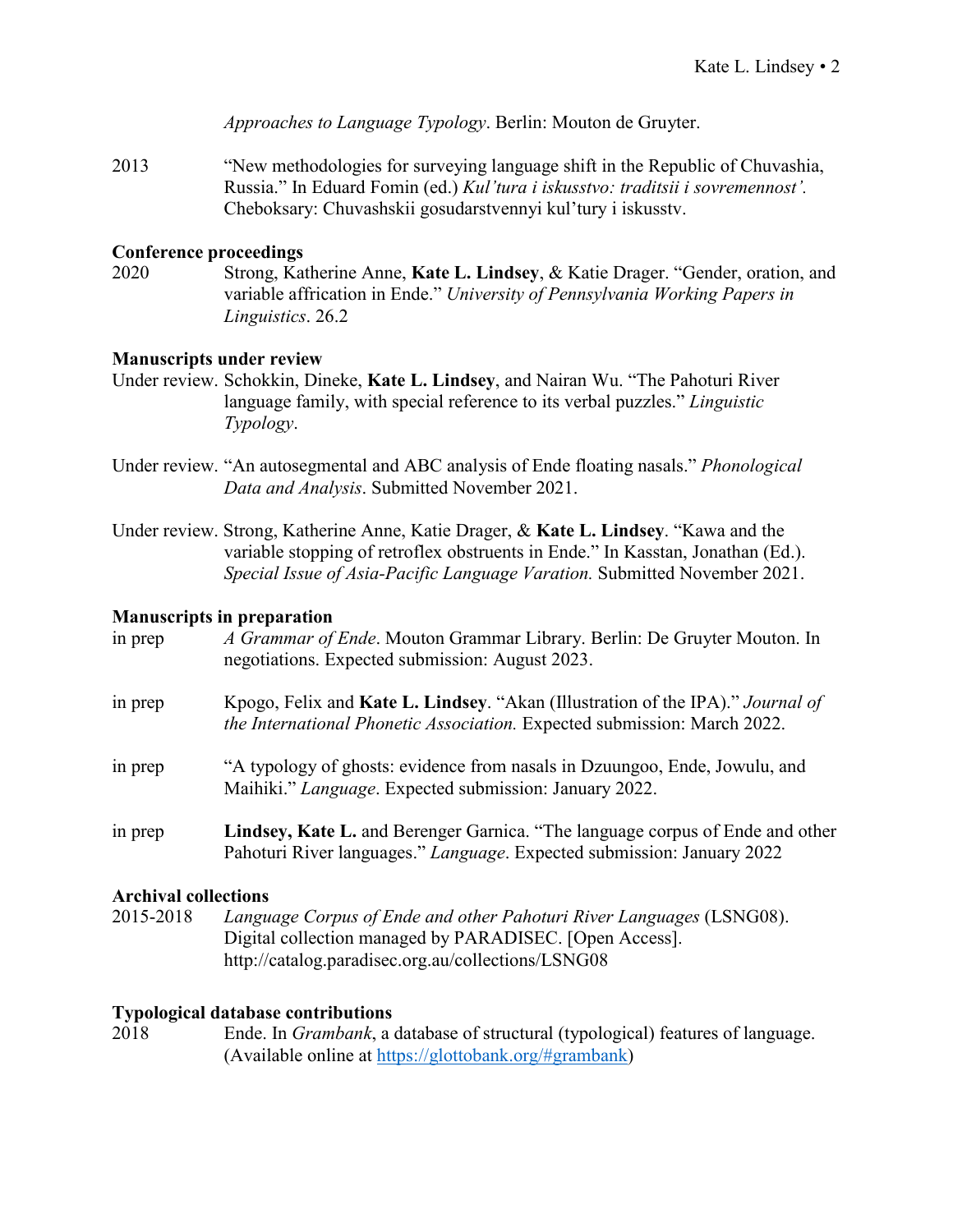2018 Ende dictionary*.* In Key, Mary Ritchie & Comrie, Bernard (eds.) 2015. *The Intercontinental Dictionary Series*. Leipzig: Max Planck Institute for Evolutionary Anthropology. (Available online at [http://ids.clld.org.](http://ids.clld.org/))

### **GRANTS, FELLOWSHIPS, & AWARDS**

| 2021      | Center of the Humanities Junior Faculty Leave, Boston University. \$1,000+.                                   |
|-----------|---------------------------------------------------------------------------------------------------------------|
| 2021      | Provost Mentor Fellows Program, Boston University.                                                            |
| 2020      | Wetherill-Bloom Career Development Professorship, Boston University, \$90,000+.                               |
| 2020      | Language Legacies Award, Endangered Language Foundation, \$3,030.78.                                          |
| 2018      | Firebird Fellowship, Firebird Foundation for Anthropological Research, \$10,000.                              |
| 2017      | Diversity Research Opportunity, Vice Provost for Graduate Education, Stanford<br>University, \$3,000.         |
| 2017      | Graduate Research Opportunity Funds, School of Humanities and Sciences,<br>Stanford University, \$5,000.      |
| 2017      | Lewis and Clark Exploration Grant, American Philosophical Society, \$4,900.                                   |
| 2016      | Firebird Fellowship, Firebird Foundation for Anthropological Research, \$10,000.                              |
| 2016      | Community Engagement Grant, Stanford Community Engagement, \$3,000.                                           |
| 2016      | Preparing Future Professors Fellowship, Vice Provost for Graduate Education,<br>Stanford University, \$1,000. |
| 2015      | Firebird Fellowship, Firebird Foundation for Anthropological Research, \$9,770.                               |
| 2015      | Braden Storytelling Grant, Stanford Storytelling Project, \$2,990.                                            |
| 2014-2015 | Linguistics Department Fieldwork Grant, Stanford University, \$2,500.                                         |
| 2013-2018 | Linguistics Department Fellowship, Stanford University.                                                       |
| 2013      | LSA Institute Fellowship, Linguistic Society of America. \$1,720.                                             |
| 2012-2013 | Fulbright Research Grant, Fulbright U.S. Student Program, \$27,360.                                           |
| 2012-2013 | Critical Language Enhancement Award, Fulbright U.S. Student Program, \$3,876.                                 |
| 2011      | LSA Institute Student Award, Linguistic Society of America                                                    |
| 2009      | Davis School of Russian Grant, Middlebury College, \$5,000                                                    |

### **INVITED TALKS**

| 2022 | "Title TBD." Abralin ao Vivo – Linguistics Online. Brazilian Linguistic<br>Association. February 12.                             |
|------|----------------------------------------------------------------------------------------------------------------------------------|
| 2021 | "The Pahoturi River Language Documentation Project." Linguistics Colloquium<br>Series. Seoul National University. December 17.   |
| 2021 | "Phonological puzzles in two under-researched languages." Linguistics<br>Colloquium Series. University of Delaware. December 10. |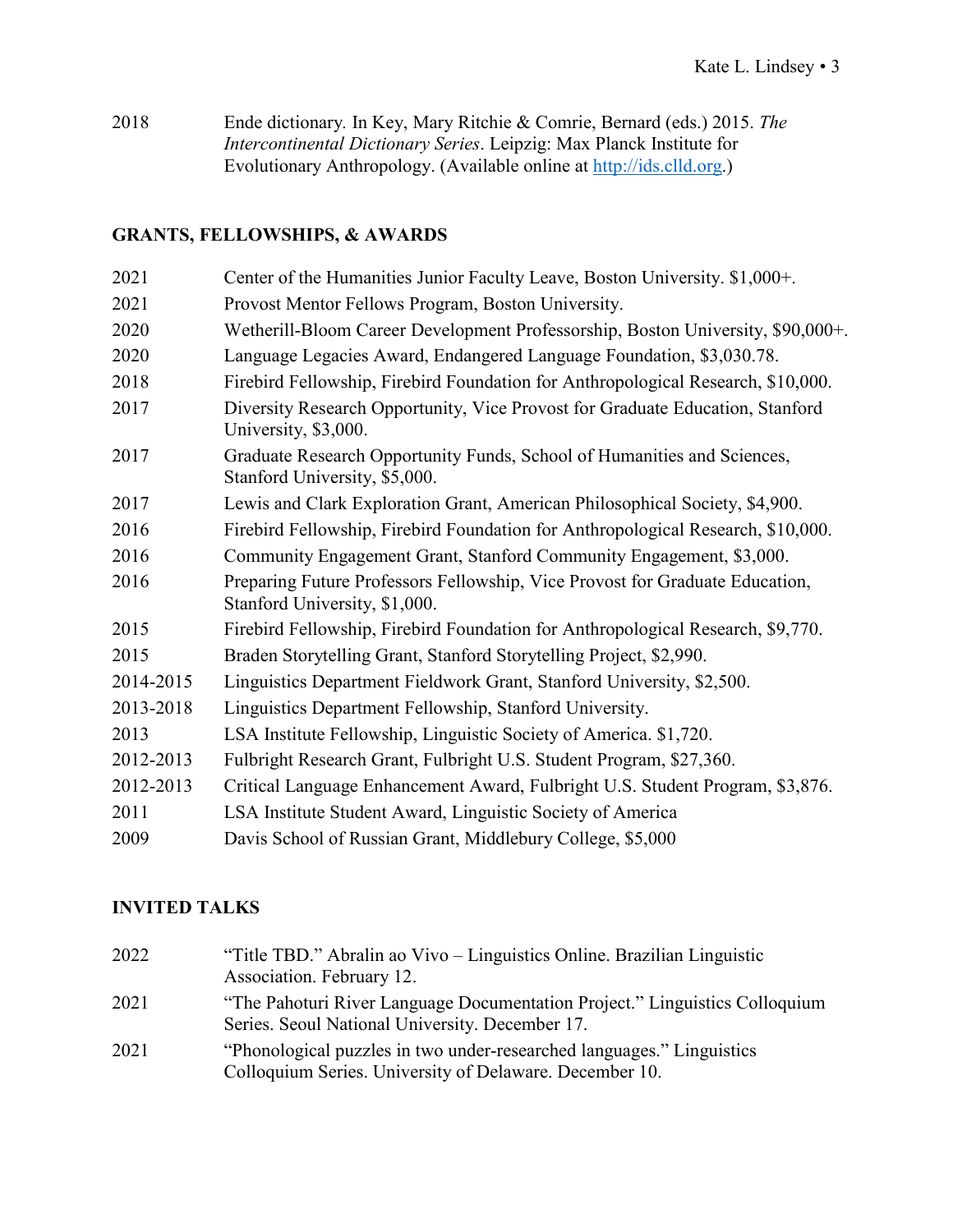| 2021 | "Linguistic fieldwork in Papua New Guinea." School of Modern Languages.<br>Georgia Institute of Technology. November 3.                                                                                                                                     |
|------|-------------------------------------------------------------------------------------------------------------------------------------------------------------------------------------------------------------------------------------------------------------|
| 2021 | "Data management for linguists: maintaining organization, collaborations, and<br>accessibility for yourself and the community." Linguistics Department<br>Colloquium. University of Rochester. October 15.                                                  |
| 2021 | "Linguistic fieldwork in Papua New Guinea." Keynote speaker at the University<br>of North Carolina, Chapel Hill Spring Colloquium. March 20.                                                                                                                |
| 2020 | "Pahoturi River vowel harmony: light or height?" Georgetown University<br>Speaker Series. September 18.                                                                                                                                                     |
| 2020 | "Deriving the Pahoturi River vowel space using diachronic and synchronic<br>methods." Ling Lang Lunch speaker series. Brown University. September 16.                                                                                                       |
| 2020 | "Sociophonetic variation in the South Fly: Evidence from Ende." Strong,<br>Katherine Anne and Kate L. Lindsey. Early Career Plenary Speakers at the 12 <sup>th</sup><br>annual conference on Austronesian and Papuan Languages and Linguistics. June<br>19. |
| 2020 | "The importance of language learning and intercultural literacy." Keynote speaker.<br>Asian Studies Chair Installation Ceremony. St. Mark's School. January 24.                                                                                             |
| 2019 | "Morpho-phonological alternations in Ende verbs." Phonetics and Phonology<br>Forum, University of California, Berkeley. March 18.                                                                                                                           |
| 2019 | "Ghost elements in Ende phonology." Department Colloquium. Boston University.<br>February 21.                                                                                                                                                               |
| 2018 | "Sociolinguistic variation in Ende: a second wave approach." Endangered<br>Language Institute, City University of New York. December 12.                                                                                                                    |
| 2018 | "Understanding sociophonetic variation in a small linguistic community."<br>Department of Linguistics, University of Hawai'i at Mānoa. December 4.                                                                                                          |
| 2018 | "A gradient account of phonological variation." Fieldwork Forum, University of<br>California, Berkeley. November 8.                                                                                                                                         |
| 2018 | "Parallel variation in two speech communities: a comparison of final /n/ elision in<br>Idi and Ende." Schokkin, Dineke and Kate L. Lindsey. ARC Centre of Excellence<br>for the Dynamics of Language, Australian National University. July 23.              |
| 2018 | "Morphophonological analysis (Papuan Languages)." Australian National<br>University. July 23-24.                                                                                                                                                            |
| 2015 | "Sentence structure in Ende: just what the linguist ordered?" Fieldwork Forum,<br>University of California, Berkeley. November 10.                                                                                                                          |
| 2015 | "Language Endangerment: Sustainability and Citizenship." 4th Annual Gray<br>Colloquium. St. Mark's School, Southborough, Massachusetts. April 4.                                                                                                            |
| 2014 | "Documenting Endangered Languages." The American University, Washington,<br>DC. March 25.                                                                                                                                                                   |

# **CONFERENCE ACTIVITY & PARTICIPATION**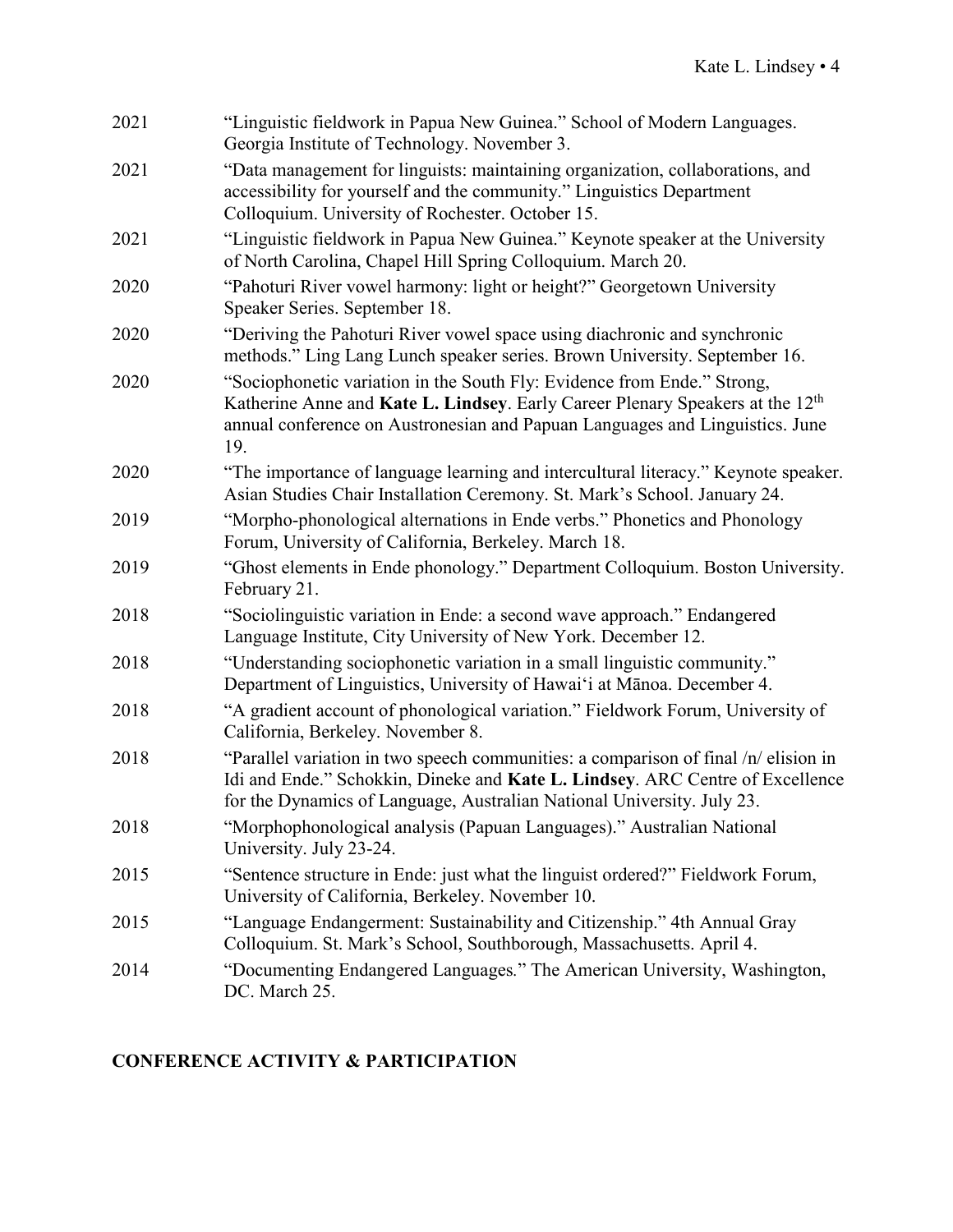| 2022 | "Coronal stops in Kawam: sound change and phonetic variation." Chon, Ryan and<br>Kate L. Lindsey. Poster accepted at the Old World Conference on Phonology<br>(OCP19) in the workshop on Understanding Sound Change. January 27.                                                                                                                                                                                                     |
|------|--------------------------------------------------------------------------------------------------------------------------------------------------------------------------------------------------------------------------------------------------------------------------------------------------------------------------------------------------------------------------------------------------------------------------------------|
| 2021 | "Language Corpora and Documentation: A Guide to the Ende Corpus." Garnica,<br>Bergenger and Kate L. Lindsey. Paper accepted at Language Documentation and<br>Linguistic Theory (LDLT6). December 17.                                                                                                                                                                                                                                 |
| 2021 | "Coronal stops in Kawam: sound change and phonetic variation." Chon, Ryan and<br>Kate L. Lindsey. Paper accepted at Language Documentation and Linguistic<br>Theory (LDLT6). December 17.                                                                                                                                                                                                                                            |
| 2021 | "Investigating an emergent style in Ende: Evidence from covariation of stopping<br>and retraction by women orators in Papua New Guinea." Strong, Katherine Anne<br>and Kate L. Lindsey. Paper presented at New Ways of Analyzing Variation.<br>October.                                                                                                                                                                              |
| 2021 | "Variation off the beaten path: Continuing the conversation." Symposium<br>organized at New Ways of Analyzing Variation. October.                                                                                                                                                                                                                                                                                                    |
| 2021 | "A new type of auxiliary: Evidence from Pahoturi River complex predicates."<br>Schokkin, Dineke and Kate L. Lindsey. Paper presented at Austronesian and<br>Papuan Languages and Linguistics. June 10.                                                                                                                                                                                                                               |
| 2021 | "Reconstructing labialized velars in proto-Pahoturi." Brickhouse, Christian and<br>Kate L. Lindsey. Paper presented at Austronesian and Papuan Languages and<br>Linguistics. June 10.                                                                                                                                                                                                                                                |
| 2021 | "Collaboration, communities, and relationship-building: Pushing the conversation<br>forward." Agodio, Badiba Olivier, Kayla Begay, Tinah Dobola, Octavio León<br>Vázquez, Kate L. Lindsey, Iara Mantenuto, Katerina Taylor Rain, Jerry William<br>Rain, Jorge Emilio Rosés Labrada, Hannah Sande, and Cheryl Tuttle. Talk Story<br>workshop at the International Conference on Language Documentation and<br>Conservation. February. |
| 2020 | "Laboratory phonology without the lab: evaluating articulatory specification<br>change in a Papuan language." Lindsey, Kate L. and Christian Brickhouse,<br>Christian. Poster presented at Laboratory Phonology 17. July 6.                                                                                                                                                                                                          |
| 2020 | "Capturing breadth and depth in the documentation of Ende." Paper presented at<br>Austronesian and Papuan Languages and Linguistics 12. June.                                                                                                                                                                                                                                                                                        |
| 2020 | "Investigating the phonetics-phonology interface with field data: assessing<br>phonological specification through acoustic trajectories." Brickhouse, Christian<br>and Kate L. Lindsey. Poster presented at the Linguistic Society of America 2020<br>Annual Meeting. January.                                                                                                                                                       |
| 2019 | "Variationist studies in southern New Guinea." Kashima, Eri, Kate L. Lindsey,<br>Dineke Schokkin, Katherine Anne Strong. Paper presented at Current Trends in<br>Papuan Linguistics, CNRS, Paris. December 10.                                                                                                                                                                                                                       |
| 2019 | "Linking prestige with power: Gender, oration, and variable affrication in Ende."<br>Strong, Katherine Anne, Kate L. Lindsey, and Katie Drager. Paper presented at<br>New Ways of Analyzing Variation. October 10.                                                                                                                                                                                                                   |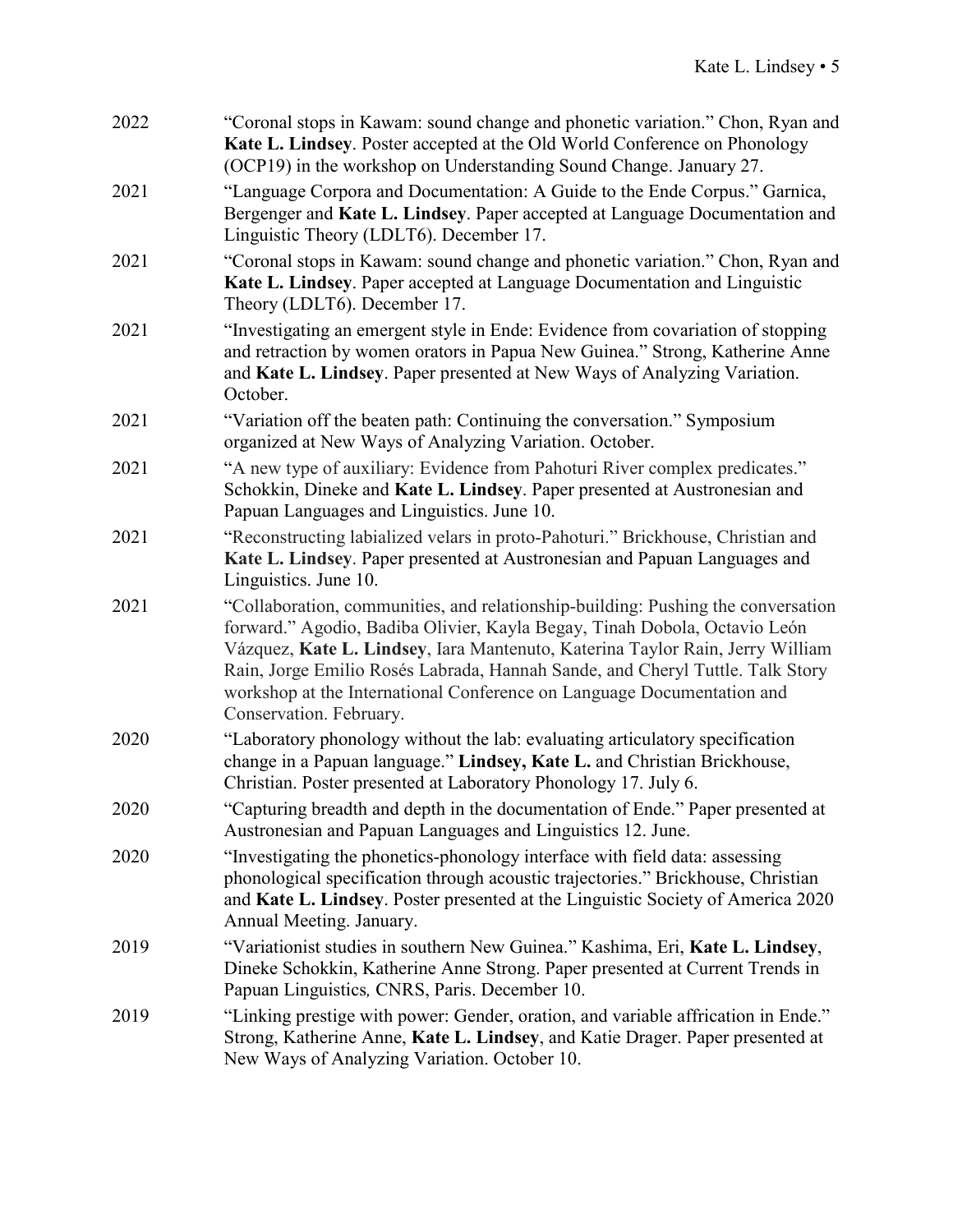| 2019 | "Variation off the beaten track: expanding our understanding of social structures."<br>Barth, Danielle, Dineke Schokkin, Catherine Travis, Kate L. Lindsey, and James<br>Stanford. New Ways of Analyzing Variation. October 9.                                                                                                                                |
|------|---------------------------------------------------------------------------------------------------------------------------------------------------------------------------------------------------------------------------------------------------------------------------------------------------------------------------------------------------------------|
| 2019 | "Reconstructing liquids in proto-Pahoturi." Evans, Nicholas, Kate L. Lindsey,<br>and Dineke Schokkin. International Conference on Historical Linguistics. July 1.                                                                                                                                                                                             |
| 2019 | "Ghost elements in Ende phonology." PHREND (Phonetics and Phonology<br>Research Weekend). UC Berkeley. April 6.                                                                                                                                                                                                                                               |
| 2019 | "Variation and spreading in Pahoturi River final-/n/ realization." Poster presented<br>at the Linguistic Society of America Annual Meeting. January 3.                                                                                                                                                                                                        |
| 2018 | "Phonotactic reduplication and the Ende mora." Poster presented at the Annual<br>Meeting on Phonology. October 5.                                                                                                                                                                                                                                             |
| 2017 | "Diachronic typology meets contact typology: A regional case study from<br>Southern New Guinea." Ellison, Mark, Nicholas Evans, Eri Kashima, Kate L.<br>Lindsey, Dineke Schokkin, Jeff Siegel, and Kyla Quinn. Conference of the<br>Association for Linguistic Typology. Canberra, Australia. December 14.                                                    |
| 2017 | "Completing the typology: evidence for floating segments from Ende."<br>Conference of the Australian Linguistics Society. Sydney, Australia. December 7.                                                                                                                                                                                                      |
| 2017 | "A first look at the Pahoturi River family." Australian and Papuan Languages and<br>Linguistics Conference. Paris, France. June 23.                                                                                                                                                                                                                           |
| 2017 | "Verbal Reduplication in Ende (Pahoturi River, Papua New Guinea)." Paper<br>presented at the Northwest Phonetics and Phonology Conference. Vancouver,<br>Canada. May 19.                                                                                                                                                                                      |
| 2016 | "A sociophonetic study of /l/-darkening among Latina/o and European Americans in<br>Bakersfield, California." Podesva, Rob, Daniel Galbraith, Sunwoo Jeong, Sharese<br>King, Kate L. Lindsey, Teresa Pratt, Simon Todd, Casey Wong, and Robert Xu.<br>American Dialect Society's annual meeting. Washington, DC. January 7.                                   |
| 2015 | "Solving Chuvash stress with sonority-sensitive feet." Annual Meeting on<br>Phonology. Vancouver, Canada. October 11.                                                                                                                                                                                                                                         |
| 2015 | "KinQuest: A new tool for eliciting and comparing kinship terminologies."<br>(electronic poster). International Conference of Language Documentation $\&$<br>Conservation. Honolulu, Hawaii. February 28.                                                                                                                                                     |
| 2014 | "The long and short of Chuvash suffixation: compensatory lengthening and vowel<br>elision." International Young Linguist's Conference. Stockholm, Sweden. June 28.                                                                                                                                                                                            |
| 2013 | "How HALA and the BLP can be used for an earlier detection of language<br>attrition in the Chuvash community." (poster). International Conference of<br>Language Documentation & Conservation. Honolulu, Hawaii. February 27.                                                                                                                                 |
| 2012 | "Процессы двуязычия в Чебоксарах: предварительные результаты (Bilingual<br>Processes in Cheboksary: Preliminary Results)." Международной научно<br>практической конференции. (International Applied Sciences Conference) on<br>Культура и исскусство: традиции и современность (Culture and Art:<br>Traditional and Modern). Cheboksary, Russia. December 10. |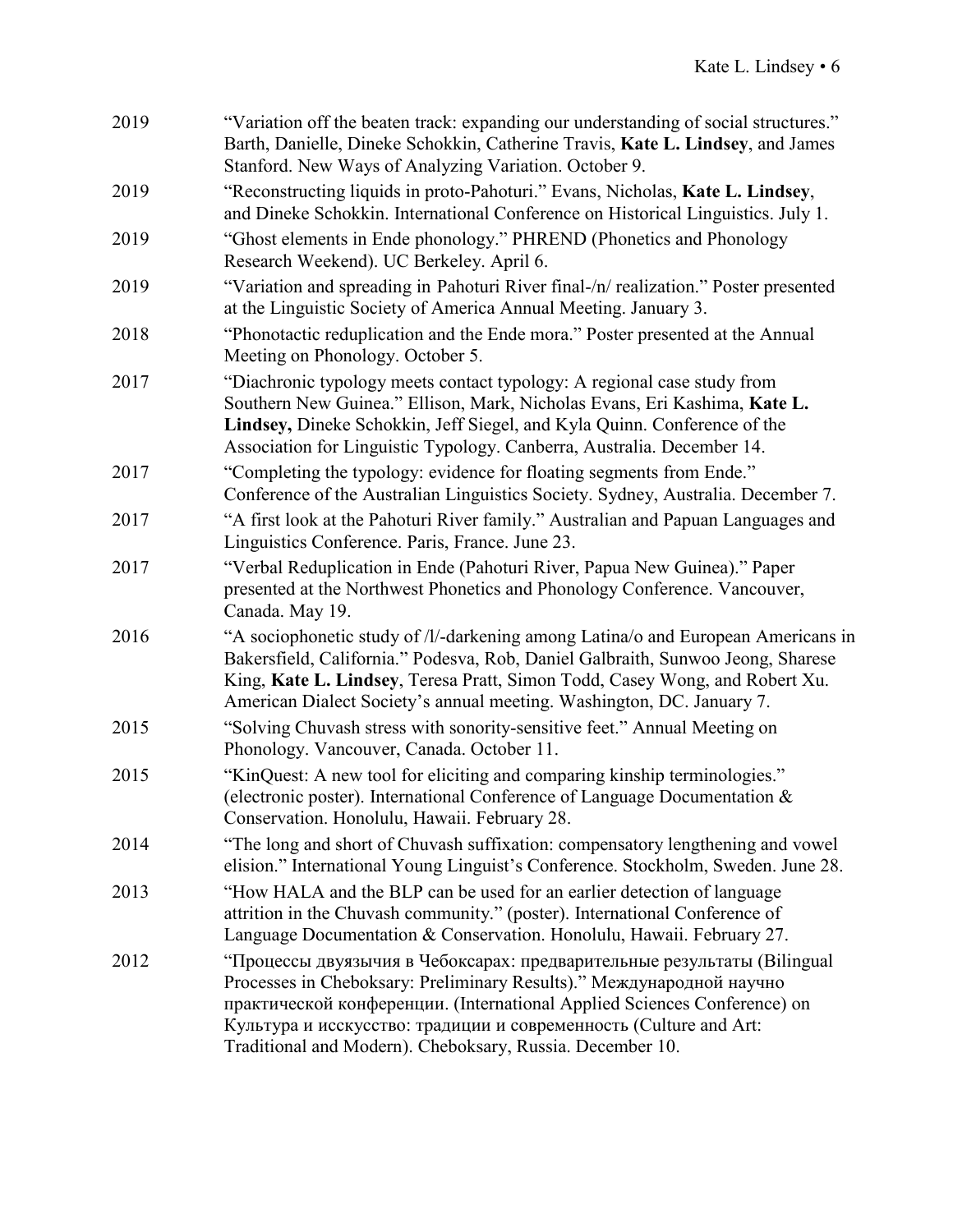2012 "Dialect diversification among varieties of American English and the diversity of conceptualization among languages in Papua New Guinea." International Language Festival in Moscow. Moscow, Russia. November 8.

### **CAMPUS/DEPARTMENTAL TALKS**

| 2019 | "Papua New Guinea: A proposal for collaboration." Tertulia Junior Faculty<br>Colloquia, Boston University. October 16.       |
|------|------------------------------------------------------------------------------------------------------------------------------|
| 2019 | "Do retroflex obstruents show variable affrication in Ende?" Stanford<br>SocioLunch. February 13.                            |
| 2018 | "Social effects on variable /n/-realization in Ende." Stanford SocioLunch.<br>November 27.                                   |
| 2018 | "Native Speaker Intuition: Talk and Film Screening." Stanford Linguistics<br>Department. October 19.                         |
| 2017 | "Reduplication in Ende (Pahoturi River, Papua New Guinea)." Stanford<br>University Phonetics & Phonology Workshop. April 28. |
| 2016 | "Highlights and challenges of fieldwork in Papua New Guinea." Stanford<br>University Fieldwork Group. October 27.            |
| 2016 | "A syntactic account for bare arguments in Turkish." Stanford Linguistics<br>Department Qualifying Paper Festival. April 15. |
| 2015 | "Is something a foot in Chuvash?" Stanford Linguistics Department Qualifying<br>Paper Festival. April 24.                    |
| 2015 | "Finding your feet in Chuvash." Stanford University Phonetics and Phonology<br>Workshop. February 6.                         |
| 2014 | "The long and short of Chuvash suffixation." Stanford University Phonetics and<br>Phonology Workshop. June 6.                |

### **TEACHING EXPERIENCE**

#### **Boston University**

Introduction to Linguistics (Fall 2020, 2021, Spring 2021) Introduction to Sound Systems: Phonetics and Phonology (Fall 2019, 2020, 2021) Linguistic Field Methods (Spring 2020, 2021, 2022) Phonological Analysis (Spring 2020, 2022)

## **Stanford University, teaching assistant**

Introduction to Phonology (Winter 2017) These Languages Were Here First: Indigenous Languages of California (Winter 2017)

The Syntax of English (Winter 2016)

African American Vernacular English (Winter 2015)

### **The American University, teaching assistant**

Intensive Beginning Arabic (Summer 2011)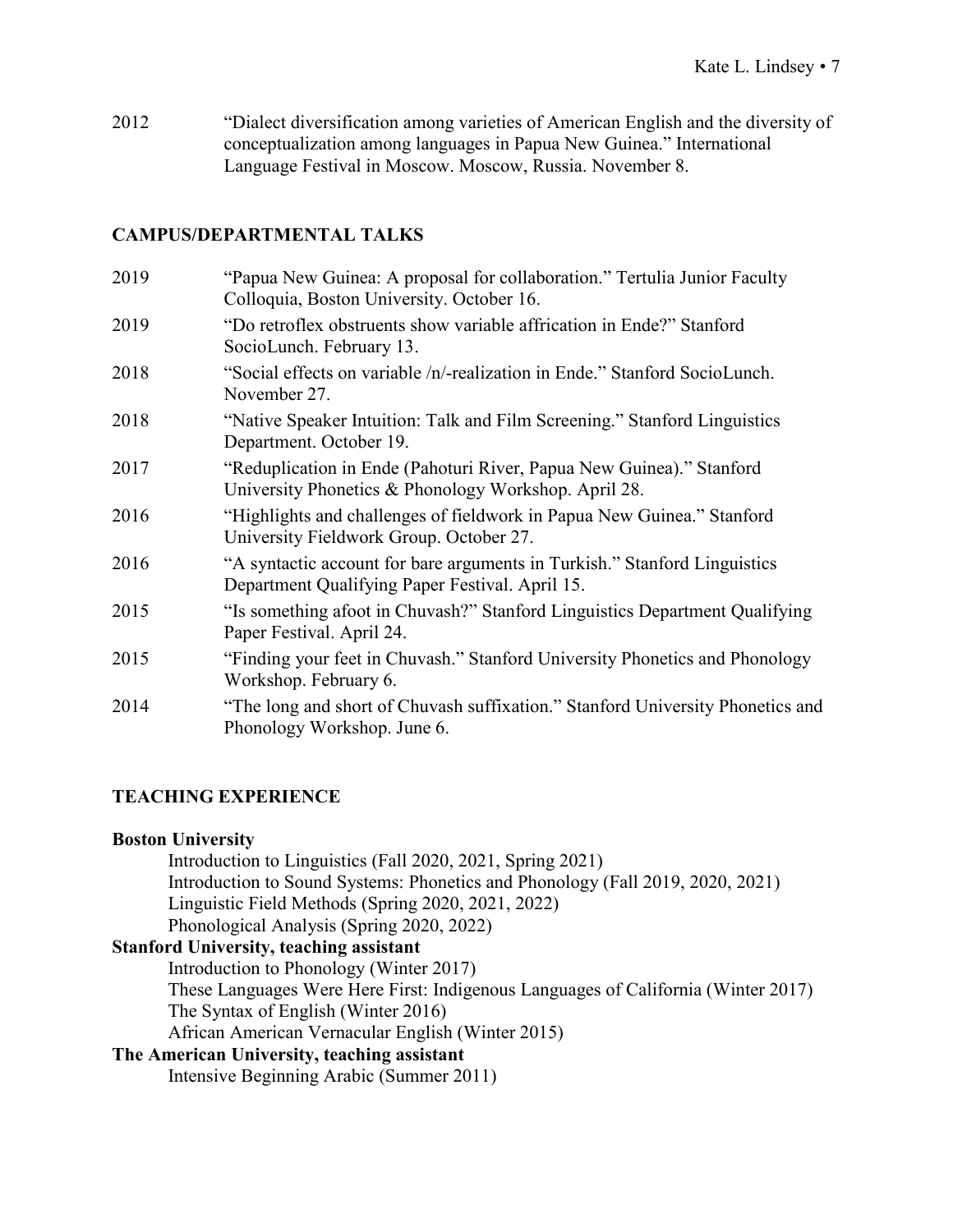### **FIELDWORK EXPERIENCE**

Ende [kit], in South Fly, Papua New Guinea, 1/18-7/18; 9/17-11/17; 7/16-9/16; 8/15-10/15 Californian English [eng], in Humboldt County, CA, 9/17 Chuvash [chv], in Chuvashia, Russia, 9/12-9/13; 9/10-12/10; in Narva, Estonia 6/14-8/14; Tamazight [zgh], in Fez, Morocco, 6/10-8/10

### **MENTORING EXPERIENCE**

|                 | 2021-present The language corpus of Ende and other Pahoturi River languages, research<br>advisor to Berenger Garnica (MA, Boston University)           |
|-----------------|--------------------------------------------------------------------------------------------------------------------------------------------------------|
|                 | 2021-present Tense, Aspect, Mood in Ende verbs, research advisor to Alex Kohut (PhD, Boston<br>University) and Abby Roberts (BA, Boston University)    |
| $2020$ -present | The phonetics and phonology of Akan, research advisor to Felix Kpogo (PhD,<br><b>Boston University</b> )                                               |
| $2019$ -present | Sociolinguistic variation in Ende, research advisor to Katherine Anne Strong<br>(PhD, University of Hawai'i, Mānoa)                                    |
| 2021            | Reconstructing Proto-Pahoturi River, fall UROP advisor to Ryan Chon (BA/MA,<br><b>Boston University</b> )                                              |
| 2021            | The Sociolinguistic Context of Ende in Limol, Papua New Guinea, summer<br>UROP advisor to Leela Munsiff (BA, Boston University)                        |
| 2020            | Clanship and code-switching in Limol, Papua New Guinea, summer UROP<br>advisor to Leela Munsiff (BA, Boston University)                                |
| 2019-2020       | Ende word order, research advisor to Megan Brown (PhD, Boston University)                                                                              |
| 2017            | Venitive and associated motion marking in Ende, research advisor to Lauren Reed<br>(PhD, Australian National University)                               |
| 2016            | Color terms and nominal morphology in Ende, research advisor to Gwynn Lyons<br>(BA, Stanford University) and Catherine Scanlon (BA, Oxford University) |
| 2015-2016       | Stanford University First Generation and Low-Income Partnership, mentor.                                                                               |
| 2014-2016       | Stanford University Center for Teaching and Learning, academic skills coach.                                                                           |
| 2013-2015       | American University Honors Alumni Mentoring Program, alumni mentor.                                                                                    |
|                 |                                                                                                                                                        |

### **PROFESSIONAL SERVICE**

### **To profession**

Journal of Phonetics, reviewer, 2021.

Language Documentation and Conservation, guest editor, special issue on languages of southern New Guinea, 2021.

National Breath of Life Institute, linguistic partner, 2017.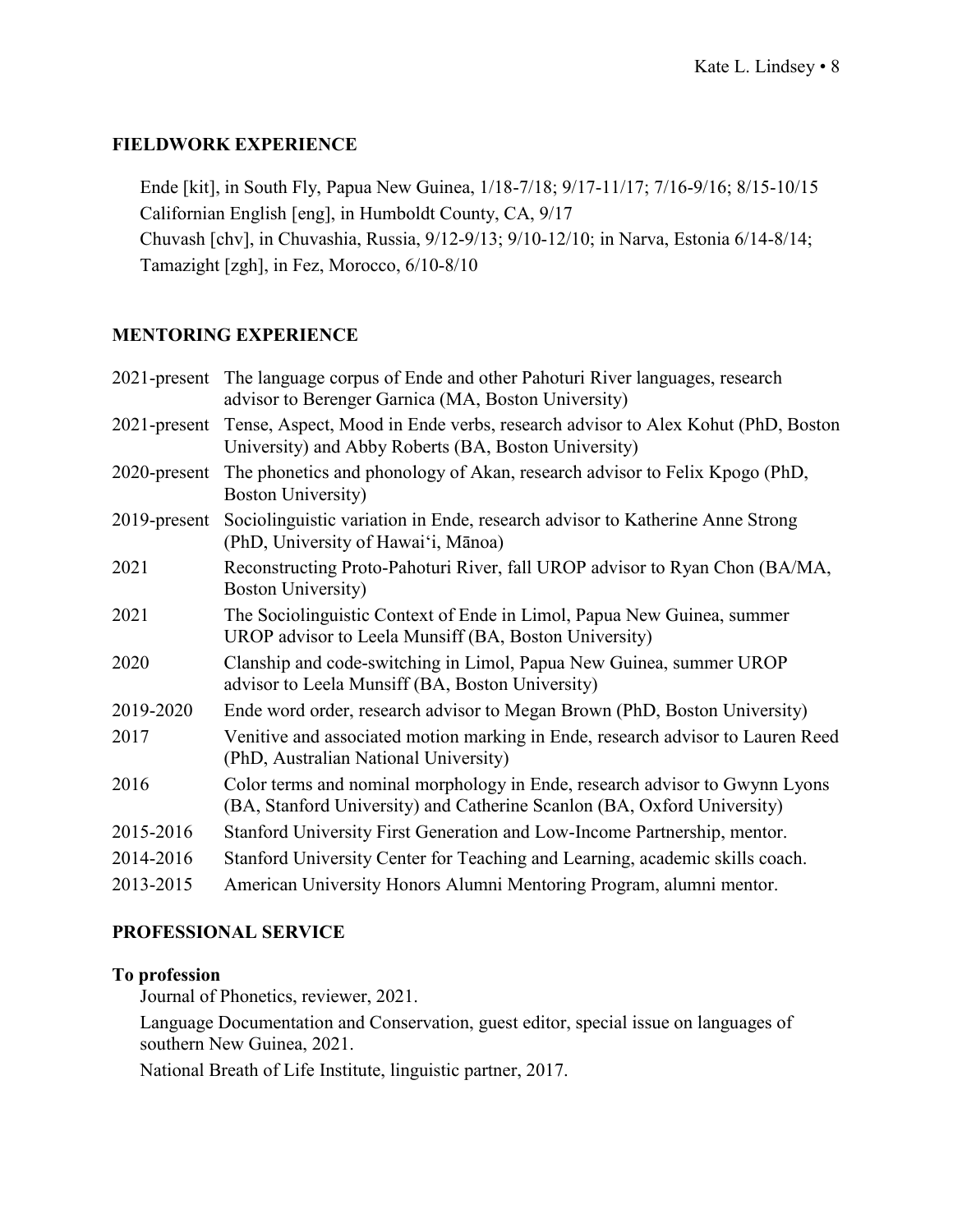Linguistic Society of America's Committee on Endangered Languages and Their Preservation, 2015-present.

Linguistic Society of America's Committee on Status of Women in Linguistics, 2015 present.

#### **To department**

The Structures of Under-researched Languages (SULa) Lab, director, 2021-present Boston University Colloquium Committee, co-chair, 2021-present. Boston University Diversity, Equity, and Inclusion Committee, chair, 2021-present. Boston University Graduate Admissions Committee, co-director, 2020-present. Boston University Faculty Council, member, 2020-present. Boston University University Council, member, 2020-present. Boston University Graduate Admissions Committee, member, 2019-2020 Boston University Linguistics Chair Selection Committee, member, 2019 Stanford Linguistics Department Website Committee, 2015. Stanford Linguistics Department Qualifying Paper Festival, co-organizer, 2014. Stanford Linguistics Fieldwork Group, co-leader, 2013-present. Stanford Linguistics Department Colloquium Committee, 2013-2016.

### **To community**

Junior Faculty in Linguistics in the Greater Boston Area, organizer, 2021-present Stanford University Graduate Life Office, community associate, 2018-2019. Graduate Student Programming Board, 2016-2017. Stanford University Triathlon Team, officer. 2016-2017. Stanford University Triathlon Team, 2015-2017.

### **MEDIA COVERAGE**

- 2021 Barlow, Rich. "New Career Development Professorships in Data Science, Linguistics." *BU Today*. January 11. http://www.bu.edu/articles/2021/new-career-developmentprofessorships-in-data-science-linguistics/
- 2019 Andrews, Richard. "Rare words preserved." *Paradise Magazine.* January-February. 91- 94. https://issuu.com/businessadvantage/docs/web\_paradise\_jan-feb\_2019
- 2018 Kekauoha, Alex. "Stanford PhD student documents indigenous language of Papua New Guinea." *Stanford News.* August 30. https://news.stanford.edu/2018/08/30/stanford-phdstudent-documents-indigenous-language-papua-new-guinea/review/
- 2012 "Zachem Amerikanke Chuvashskij Yazyk?" ("Why does an American need Chuvash language?") *Rossiya 24*. https://ru-clip.net/video/oGUvYkoXwhU/зачем-американкечувашский-язык.html